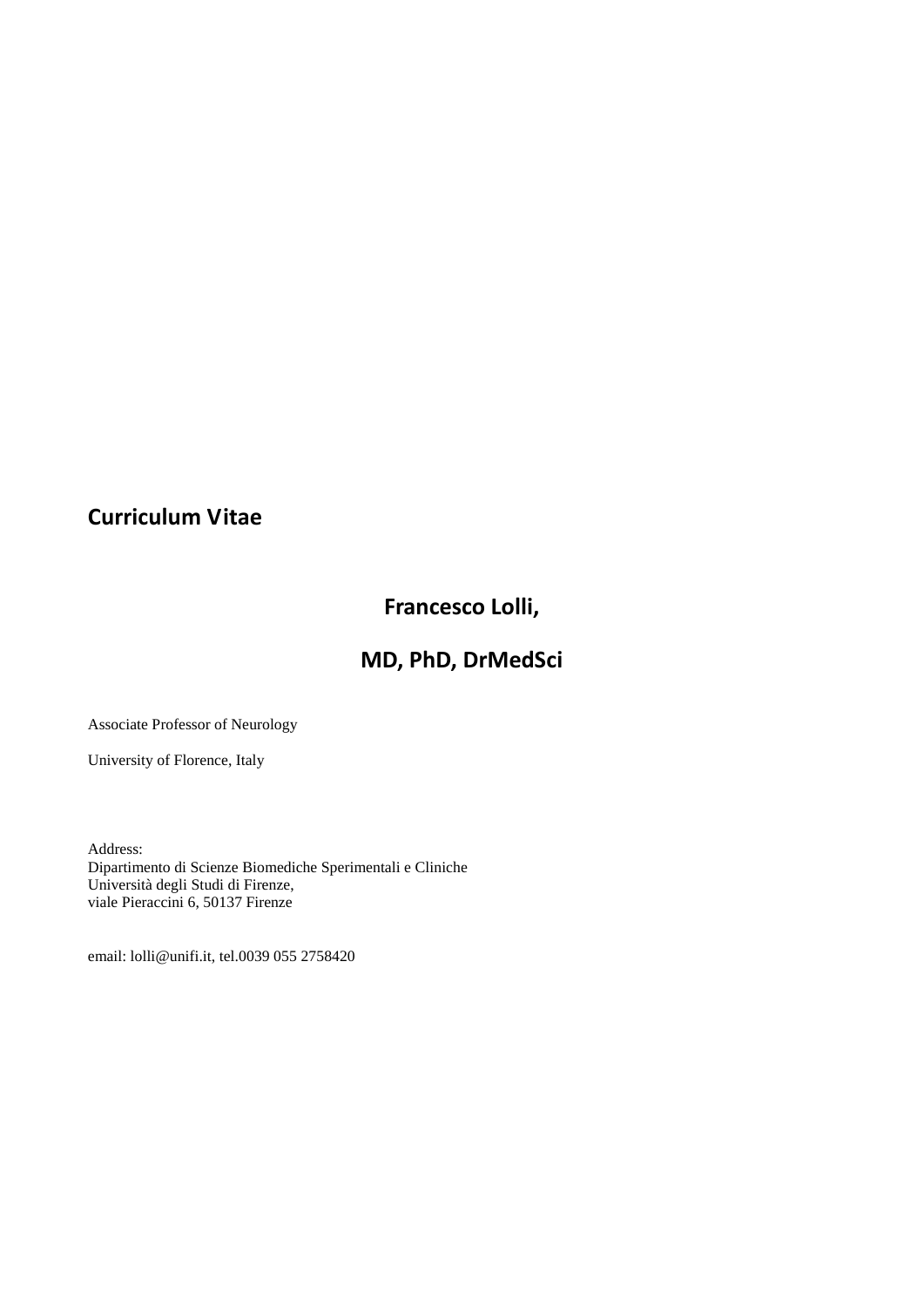#### PERSONAL DATA

Francesco Lolli was born in Florence in 1958 and lives in Florence, Italy.

### PRESENT APPOINTMENT:

Associate Professor of Neurology at the Faculty of Medicine of the University of Florence,

#### HIGHER EDUCATION:

In 1983, he graduated cum laud in Medicine ("MD") at the University of Florence with a thesis entitled "Polymorphonuclear neutral proteases in experimental allergic encephalomyelitis (EAE): an experimental study".

## DEGREES, DIPLOMAS AND HONORS:

In 1991 he specialized in Neurology cum laud with a thesis entitled "Central Nervous system HIV infection and B and T cells alterations". This study was published by the Marchi foundation in a book of the "Collana Studi", L. Olschki eds. (Firenze). In 1991, he obtained the italian degree in Clinical and Behavioural Neuroscience at the University of Rome "La Sapienza".

In 1992, he obtained a phD Degree at the Karolinska Institute (Stockholm, Sweden), with a thesis entitled "Intrathecal Synthesis of Immunoglobulins and Immune Alterations in Multiple Sclerosis and HIV infection".

## PREVIOUS APPOINTMENTS:

1985 to 1992, fellow at the Department of Neurology and Departments of Immunology and Virology of National Swedish Laboratory of Bacteriology and Virology, Karolinska Institute (Stockholm, Sweden; for a total period of stay of 3 years.

1991-2004, clinical neurophysiology at the University Hospital Careggi of Florence (senior registrar).

#### TEACHING:

1992 to date, clinical lecturer in Neurophysiology and Neurology, University of Florence. 2010 president of course in "Tecniche di neurofisiopatologia" (Neurophysiological techniques) in the faculty of medicine

Docent in anatomo-physiology of the brain, neurophysiology, neurology

#### RESEARCH AIMS:

1. New methodologies in the study of the intrathecal synthesis of immunoglobulins and immunological factors in the central and peripheral nervous system demyelinating diseases. Innovative studies of different immunoglobulin classes, CSF free immunoglobulin light chain, complement factors, beta-2-microglobulin, anti-myelin and anti glicolipid antibodies, cytokines.

2. Pathogenetic autoimmune mechanism in central and peripheral nervous system diseases such as Multiple Sclerosis, HIV infections, Guillain-Barré syndrome, CIDP, Multifocal Motor Neuropathy, SLE, polymyositis, rheumatoid arthritis, menigoencephalithis, neurosyphilis, bacterial meningitis and Lyme disease. Immune alterations of bone marrow transplants.

3. Innovative methodologies to the functional study of a single cell (ELISPOT)

4. Innovative neurophysiological studies of CSF dynamics, central and peripheral nervous system infectious and demyelinating diseases.

5. Immune activity of immunesuppressant drugs and other immunologic therapies (plasma-exchange, photopheresis, Ig infusion) in animal models and in humans. These studies brought to the identification of specific mechanisms of action of consolidated therapies and testing of new therapeutic possibility.

6. Studies identifying new conformational autoantigens in the demyelinating pathology of the nervous system.

7. Development and validation of synthetic antigens with a diagnostic value the Multiple Sclerosis. This original approach lead to the chemical synthesis of an artificial product capable to identify autoantibody response in the Multiple Sclerosis.

## PATENTS

He is a co-inventor of a patent of the University of Florence: Papini AM, Rovero P, Chelli M, Lolli F, "Glycopeptides, their preparation and use in the diagnosis or therapeutic treatment of multiple sclerosis," Eur. Pat. Appl. (2002), EP02- 06767 20020619. Priority: IT 2001-FI114 20010622) and of 5 other international patents.

## PUBBLICATIONS

- He authored 91 full papers on international peer-reviewed journals.

- 2 books;
- 3 book chapters;